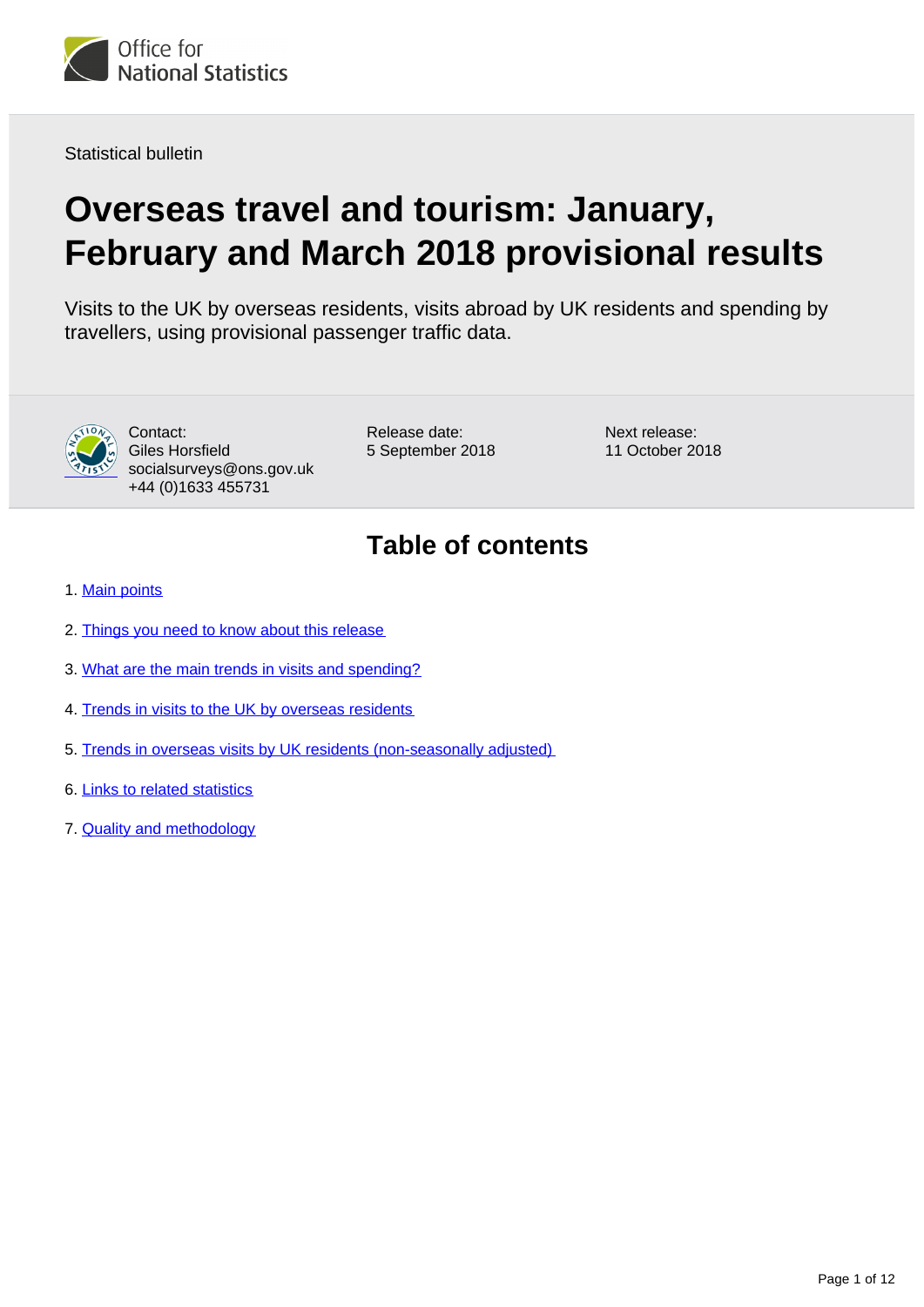### <span id="page-1-0"></span>**1 . Main points**

- There were 2.5 million visits to the UK by overseas residents in January 2018 (15% fewer than in January 2017), 2.4 million visits in February 2018 (the same as February 2017) and 3.0 million visits in March 2018 (1% fewer than in March 2017).
- Overseas residents spent £1.5 billion on visits to the UK in January 2018 (6% less than in January 2017), £1.2 billion in February 2018 (no change from February 2017) and £1.8 billion in March 2018 (13% more than in March 2017).
- UK residents made 4.6 million visits abroad in January 2018 (4% fewer than in January 2017), 4.1 million visits abroad in February 2018 (7% fewer than in February 2017) and 4.6 million visits abroad in March 2018 (6% fewer than in March 2017).
- UK residents spent £2.7 billion on visits abroad in January 2018 (1% more than in January 2017), £2.6 billion on visits abroad in February 2018 (8% less than in February 2017) and £3.2 billion on visits abroad in March 2018 (3% more than in March 2017).

### <span id="page-1-1"></span>**2 . Things you need to know about this release**

Overseas travel and tourism quarterly estimates are revised during the processing of the annual dataset. The most up-to-date and accurate estimates for the previous year's published quarters can be found in the latest edition of **Travel trends**.

The International Passenger Survey (IPS) is in the process of transferring outputs from data collected on paper forms to an improved method using tablet computers. Tablet data collection was phased in gradually from September 2017 to April 2018. More background information about the rollout can be found in Travel trends [2017: recent data collection changes and planned methodological changes.](https://www.ons.gov.uk/peoplepopulationandcommunity/leisureandtourism/articles/traveltrends2017recentdatacollectionchangesandplannedmethodologicalchanges/2018-07-20)

With the new tablets offering the potential to improve the quality of the IPS data collected, discontinuities arising from the introduction of tablet data collection in the IPS were possible. We have therefore worked with academic experts and ONS Methodology to produce a method for detecting any such discontinuities.

While analysis so far has found no detectable discontinuities, some caution is still advised in the interpretation of data in this release.

Estimates contained in this bulletin are produced from responses provided by international passengers arriving in and departing from the UK, sampled on our International Passenger Survey (IPS).

Responses to the survey are scaled up to represent all passengers using information on total international passenger traffic for the reporting period.

Estimates are based on interviews conducted when passengers end their visit. Any visits commencing in the reported month but not completed until later are not included in estimates for the reported month. The reported spend for visits includes any spending associated (excluding fares) with the visit, which occur before, during or after the trip.

Parts of the bulletin refer to countries visited abroad. It should be noted that if a UK resident visited more than one country on a trip abroad, the country recorded as visited in this publication is the country that was visited for the longest period.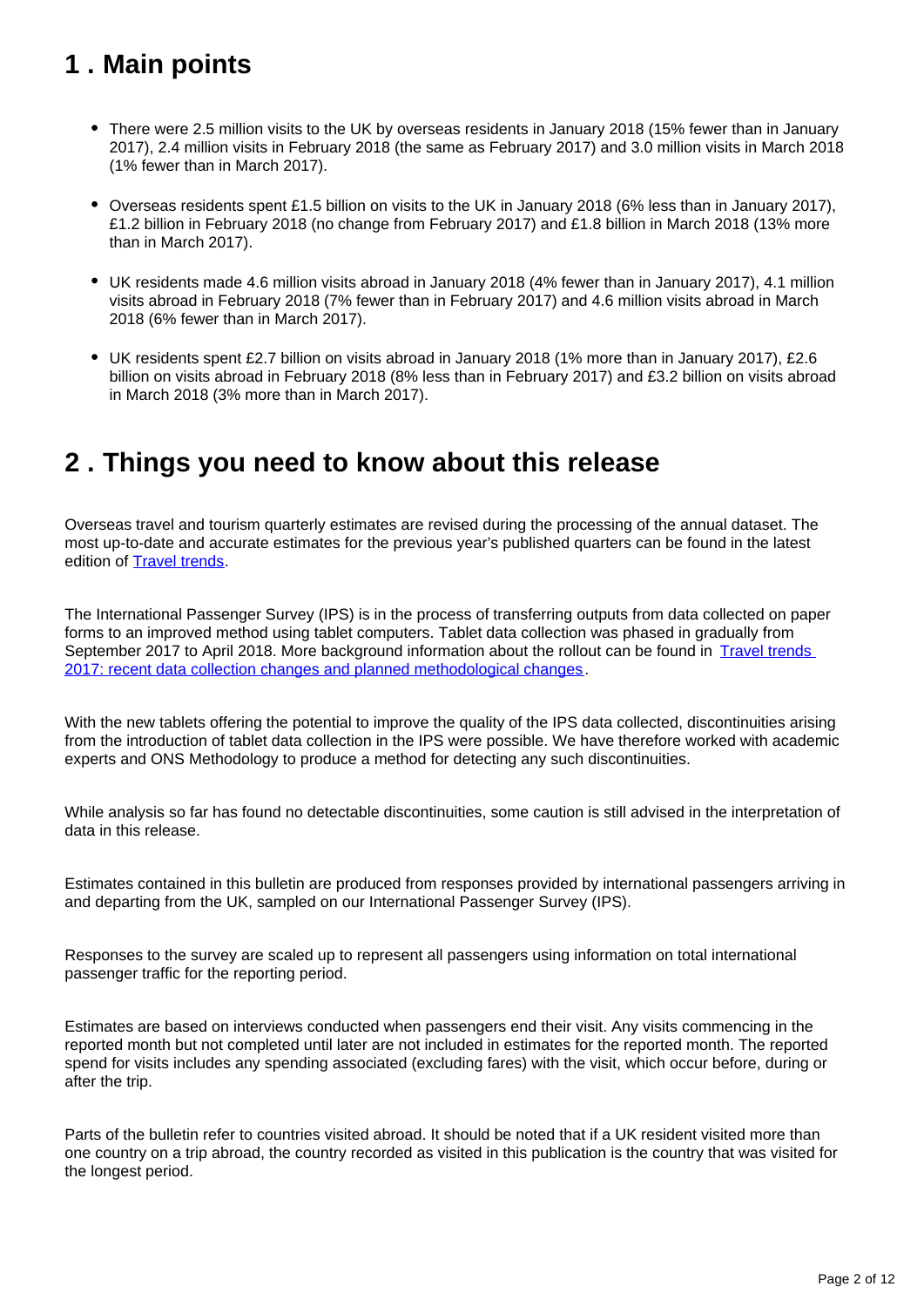Overseas travel and tourism monthly estimates are revised during the processing of the quarterly dataset and again during the processing of the annual dataset. This bulletin contains provisional overseas travel and tourism estimates to and from the UK for January, February and March 2018. Revised, final estimates for 2017 were published in Travel trends 2017 on 20 July 2018.

## <span id="page-2-0"></span>**3 . What are the main trends in visits and spending?**

UK residents consistently make more visits abroad than foreign residents make to the UK. The total amount spent by UK residents during visits abroad is also higher than the total spent by foreign residents visiting the UK. The numbers of visits and the amounts spent vary through the year, with more in the summer. This is the case both for UK residents and overseas residents. However, UK residents show a much sharper peak both in visits and spend during the month of August, which is traditionally the only complete month of the UK school summer holidays.

#### **Figure 1: Overseas residents' visits to the UK and UK residents' visits abroad**

#### **March 2015 to March 2018**

Figure 1: Overseas residents' visits to the UK and UK residents' visits abroad



March 2015 to March 2018

#### **Source: International Passenger Survey – Office for National Statistics**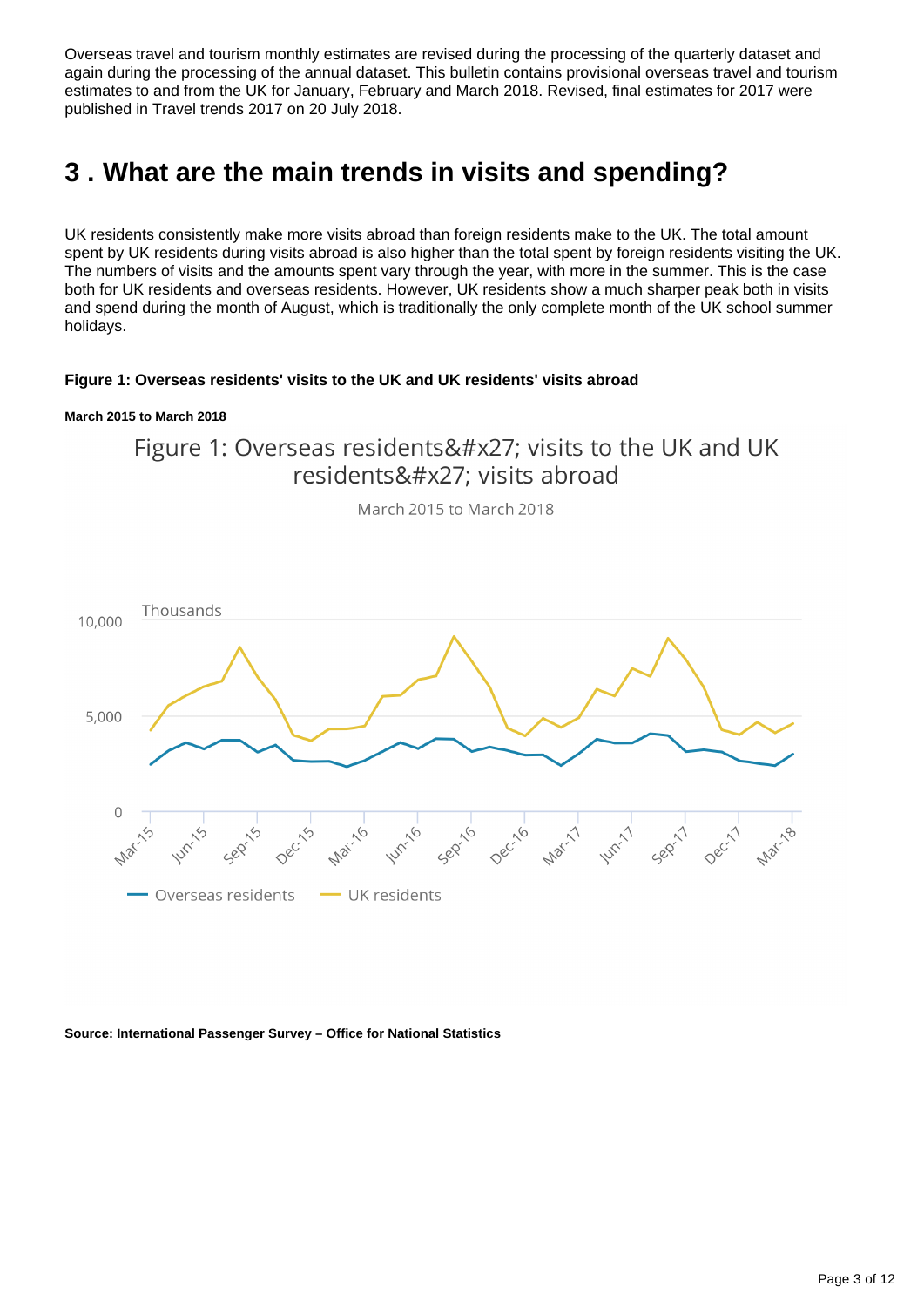#### **March 2015 to March 2018**



**Source: International Passenger Survey – Office for National Statistics**

### <span id="page-3-0"></span>**4 . Trends in visits to the UK by overseas residents**

The figures used in the commentary in this section are sourced from the following monthly overseas travel and tourism datasets:

- Table 1 Overseas residents' visits to the UK by month
- Table 2 Purpose of overseas residents' visits to the UK by month
- Table 5 Earnings in the UK and expenditure abroad by month

The estimated number of visits to the UK by overseas residents in January 2018 was 2.5 million, which is a decrease of 15% compared with January 2017. Overseas residents spent £1.5 billion on visits to the UK in January 2018, a decrease of 6% compared with January 2017.

There were an estimated 2.4 million visits to the UK by overseas residents in February 2018, which is the same as the number recorded for February 2017. Overseas residents spent £1.2 billion on visits to the UK in February 2018, which is the same as the figure recorded for February 2017.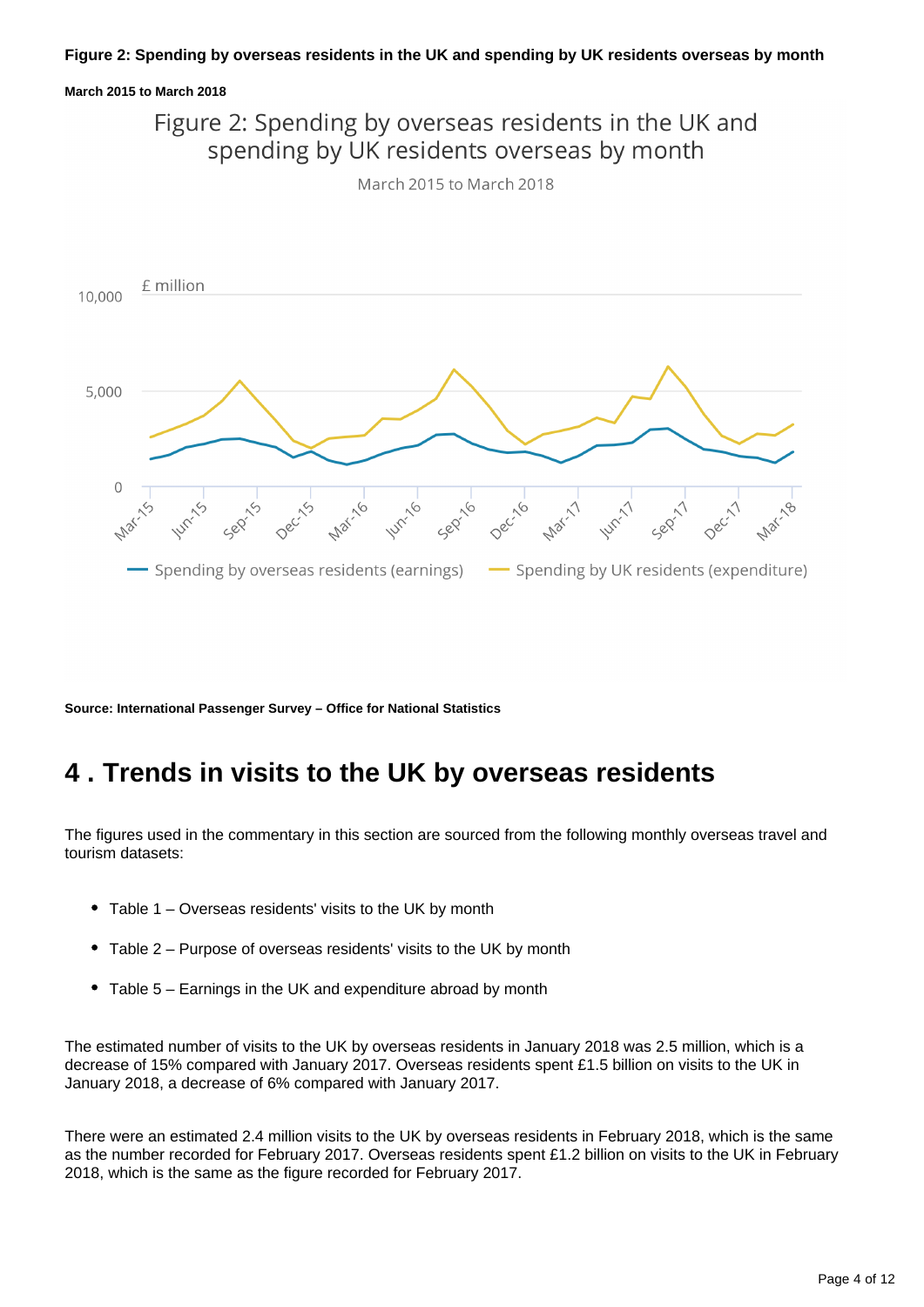Overseas residents made an estimated 3.0 million visits to the UK in March 2018, which is a decrease of 1% compared with March 2017. Overseas resident spent £1.8 billion in the UK in March 2018, an increase of 13% compared with March 2017.

During the period January to March 2018, there were 7.8 million visits to the UK, which is a decrease of 6% compared with the corresponding period a year earlier. Holiday visits decreased by 11% to 2.5 million for this period, while business visits increased by 1% to 2.1 million. For the period January to March 2018, spend in the UK by overseas residents increased 2% on the previous year to £4.4 billion.

|                         | Overseas residents' visits to UK |                               |                         |                               |  |  |
|-------------------------|----------------------------------|-------------------------------|-------------------------|-------------------------------|--|--|
|                         | <b>Visits</b><br>(thousands)     | % change from year<br>earlier | Earnings (£<br>million) | % change from year<br>earlier |  |  |
| Non seasonally adjusted |                                  |                               |                         |                               |  |  |
| Mar 2018                | 2,978                            | $-1$                          | 1,778                   | $+13$                         |  |  |
| Jan to Mar<br>2018      | 7,840                            | -6                            | 4,450                   | $+2$                          |  |  |
| Year to date<br>2018    | 7,840                            | -6                            | 4,450                   | $+2$                          |  |  |
| Latest 12<br>months     | 38,740                           | $+1$                          | 24,610                  | $+6$                          |  |  |
| Seasonally adjusted     |                                  |                               |                         |                               |  |  |
| Oct                     | 3,070                            | $-4$                          | 1,940                   | $+3$                          |  |  |
| Nov                     | 3,290                            | $-2$                          | 2,090                   | $+3$                          |  |  |
| Dec                     | 3,110                            | -9                            | 1,670                   | $-13$                         |  |  |
| Jan                     | 2,980                            | $-13$                         | 1,990                   | $-5$                          |  |  |
| Feb                     | 3,250                            | $+1$                          | 2,020                   | $-0$                          |  |  |
| Mar                     | 3,400                            | $-2$                          | 2,340                   | $+11$                         |  |  |

#### **Table 1: Main visit and spending estimates for overseas residents' visits to the UK in March 2018**

Source: International Passenger Survey - Office for National Statistics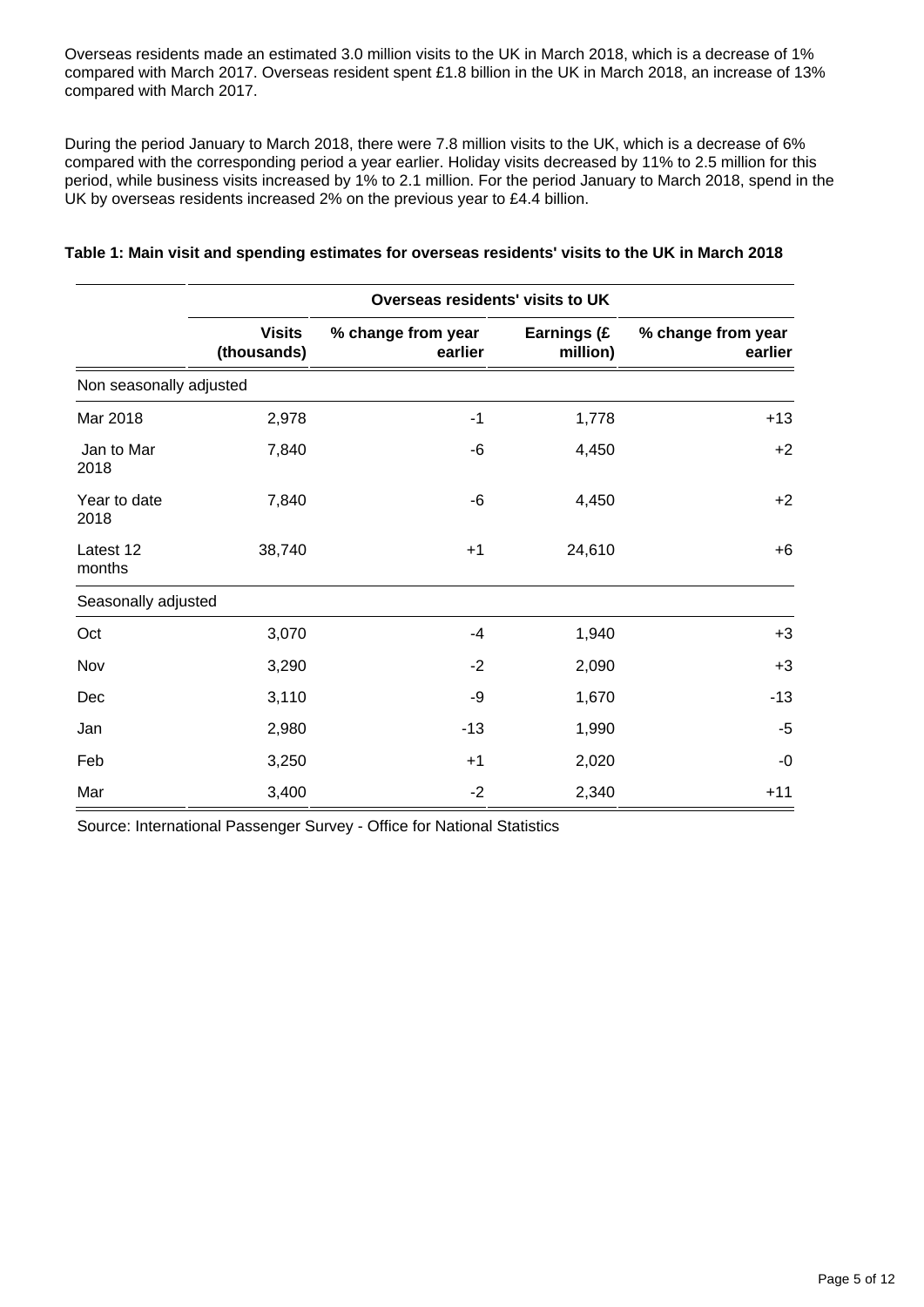

**Source: International Passenger Survey – Office for National Statistics**

### <span id="page-5-0"></span>**5 . Trends in overseas visits by UK residents (non-seasonally adjusted)**

The figures used in the commentary in this section are sourced from the following monthly overseas travel and tourism datasets:

- Table 3 UK residents' visits abroad by month
- Table 4 Purpose of UK residents' visits abroad by month
- Table 5 Earnings in the UK and expenditure abroad by month

UK residents made an estimated 4.6 million visits abroad in January 2018, a decrease of 4% compared with January 2017. UK residents spent an estimated £2.7 billion on visits abroad in January 2018, which is 1% more than in January 2017.

There were an estimated 4.1 million visits abroad by UK residents in February 2018, that is, 7% fewer than in February 2017. UK residents spent £2.6 billion on visits abroad in February 2018, which was 8% less than in February 2017.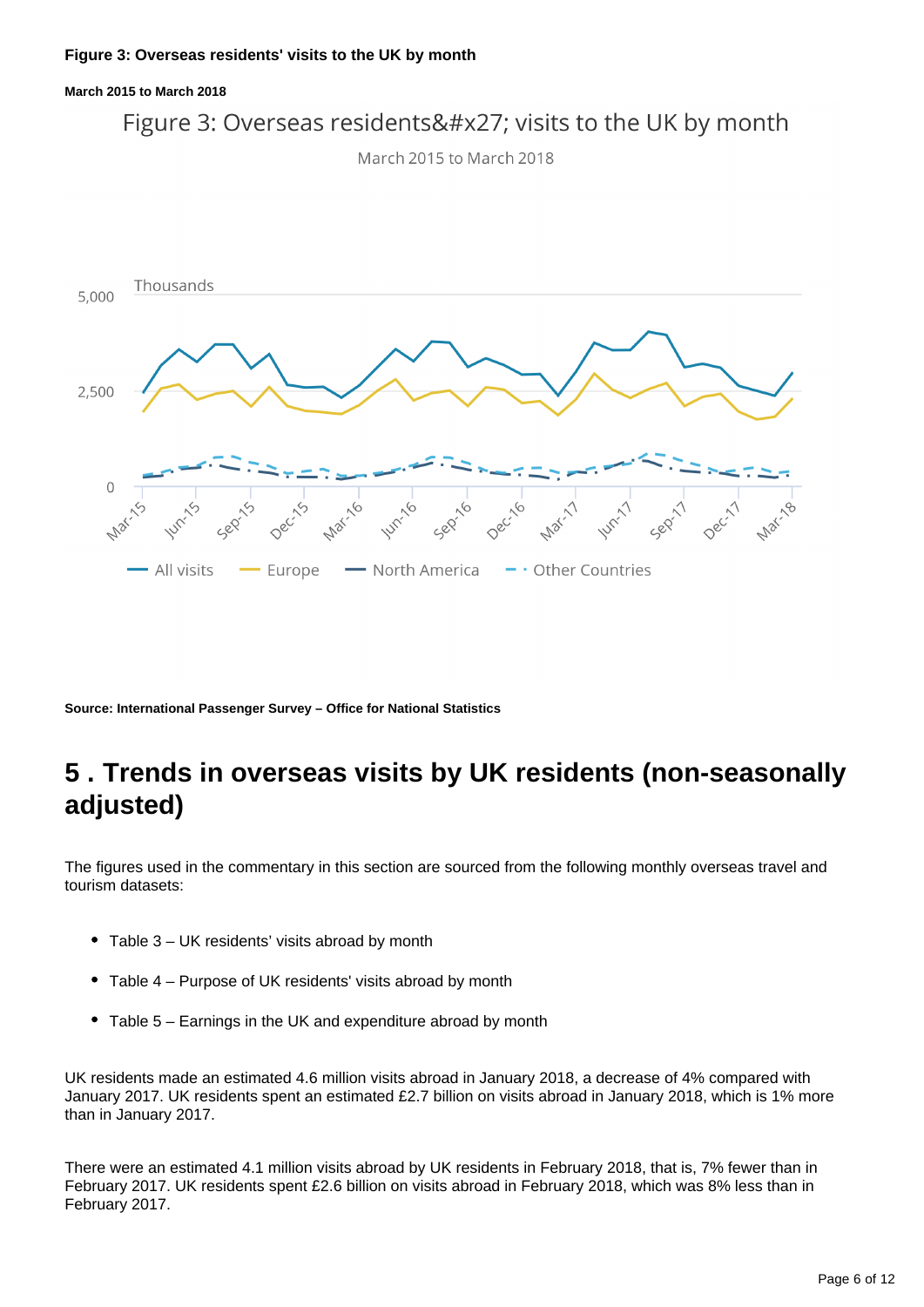UK residents made an estimated 4.6 million visits abroad in March 2018, which is 6% fewer than in March 2017. UK residents spent £3.2 billion on visits abroad in March 2018, an increase of 3% compared with March 2017.

During the period January to March 2018, there were 13.3 million visits abroad by UK residents, a decrease of 6% compared with the corresponding period a year earlier and they spent 1% less on these visits (£8.6 billion). There was a 1% fall in visits to North America and a 6% fall in visits to European countries. Visits to "other countries" (countries outside of Europe and North America) fell by 6%. Considering reasons for visit, holiday visits fell by 2%, business visits fell by 12% and visits to friends and relatives decreased by 9%.

|                         | UK residents' visits abroad  |                               |                                   |                               |  |
|-------------------------|------------------------------|-------------------------------|-----------------------------------|-------------------------------|--|
|                         | <b>Visits</b><br>(thousands) | % change from year<br>earlier | <b>Expenditure (£</b><br>million) | % change from year<br>earlier |  |
| Non seasonally adjusted |                              |                               |                                   |                               |  |
| Mar 2018                | 4,576                        | -6                            | 3,219                             | $+3$                          |  |
| Jan to Mar<br>2018      | 13,320                       | -6                            | 8,590                             | $-1$                          |  |
| Year to date<br>2018    | 13,320                       | -6                            | 8,590                             | $-1$                          |  |
| Latest 12<br>months     | 71,980                       | $+0$                          | 44,730                            | $+0$                          |  |
| Seasonally adjusted     |                              |                               |                                   |                               |  |
| Oct                     | 6,090                        | $+0$                          | 3,590                             | -8                            |  |
| Nov                     | 5,920                        | $-1$                          | 3,720                             | $-10$                         |  |
| Dec                     | 5,950                        | $+0$                          | 3,750                             | $+0$                          |  |
| Jan                     | 5,930                        | $-2$                          | 3,720                             | $+3$                          |  |
| Feb                     | 5,850                        | $-5$                          | 3,710                             | -9                            |  |
| Mar                     | 5,840                        | -6                            | 3,930                             | $+2$                          |  |

#### **Table 2: Main visit and spending estimates for UK residents' visits abroad in March 2018**

Source: International Passenger Survey - Office for National Statistics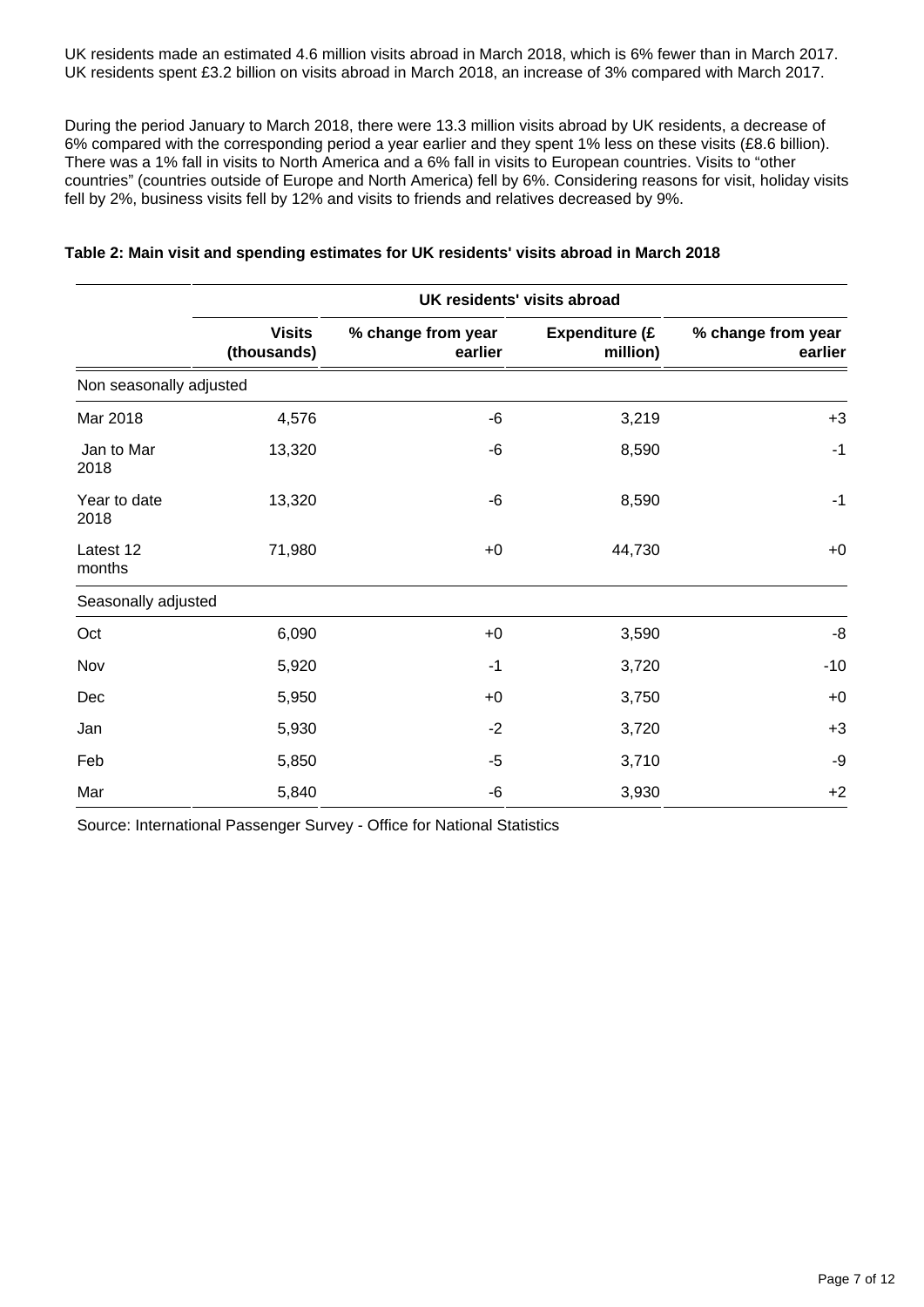#### **March 2015 to March 2018**



March 2015 to March 2018



**Source: International Passenger Survey – Office for National Statistics**

### <span id="page-7-0"></span>**6 . Links to related statistics**

[Travel trends:](http://www.ons.gov.uk/peoplepopulationandcommunity/leisureandtourism/articles/traveltrends/previousReleases) the latest publication (Travel trends 2017) was published on 17 August 2018 – this provides final overseas travel and tourism estimates and more detailed analysis of visits and spending, including analysis by demographics, towns visited in the UK and countries visited by residents of different parts of the UK.

[Travelpac](http://www.ons.gov.uk/peoplepopulationandcommunity/leisureandtourism/datasets/travelpac) is a dataset that allows you to conduct your own analyses of quarterly and annual data on main variables – the datasets are provided in SPSS and Excel.

[Overseas travel and tourism quarterly](http://www.ons.gov.uk/peoplepopulationandcommunity/leisureandtourism/articles/overseastravelandtourismprovisionalresults/previousReleases): the latest publication (for Quarter 1 (Jan to Mar) 2018) was published on 5 September 2018 – this provides more detailed analysis of visits and spending, isolating aspects such as countries of visit, mode of travel used, nationality of visitors and regions of the UK visited; Quarter 4 (Oct to Dec) 2016 figures can be found in Travel trends 2016.

[Overseas travel and tourism monthly:](https://www.ons.gov.uk/peoplepopulationandcommunity/leisureandtourism/bulletins/overseastravelandtourism/previousReleases) the previous publication (November to December 2017) was published on 23 March 2018 – this provides provisional results of visits to the UK by overseas residents, visits abroad by UK residents and spending by travellers, using provisional passenger traffic data.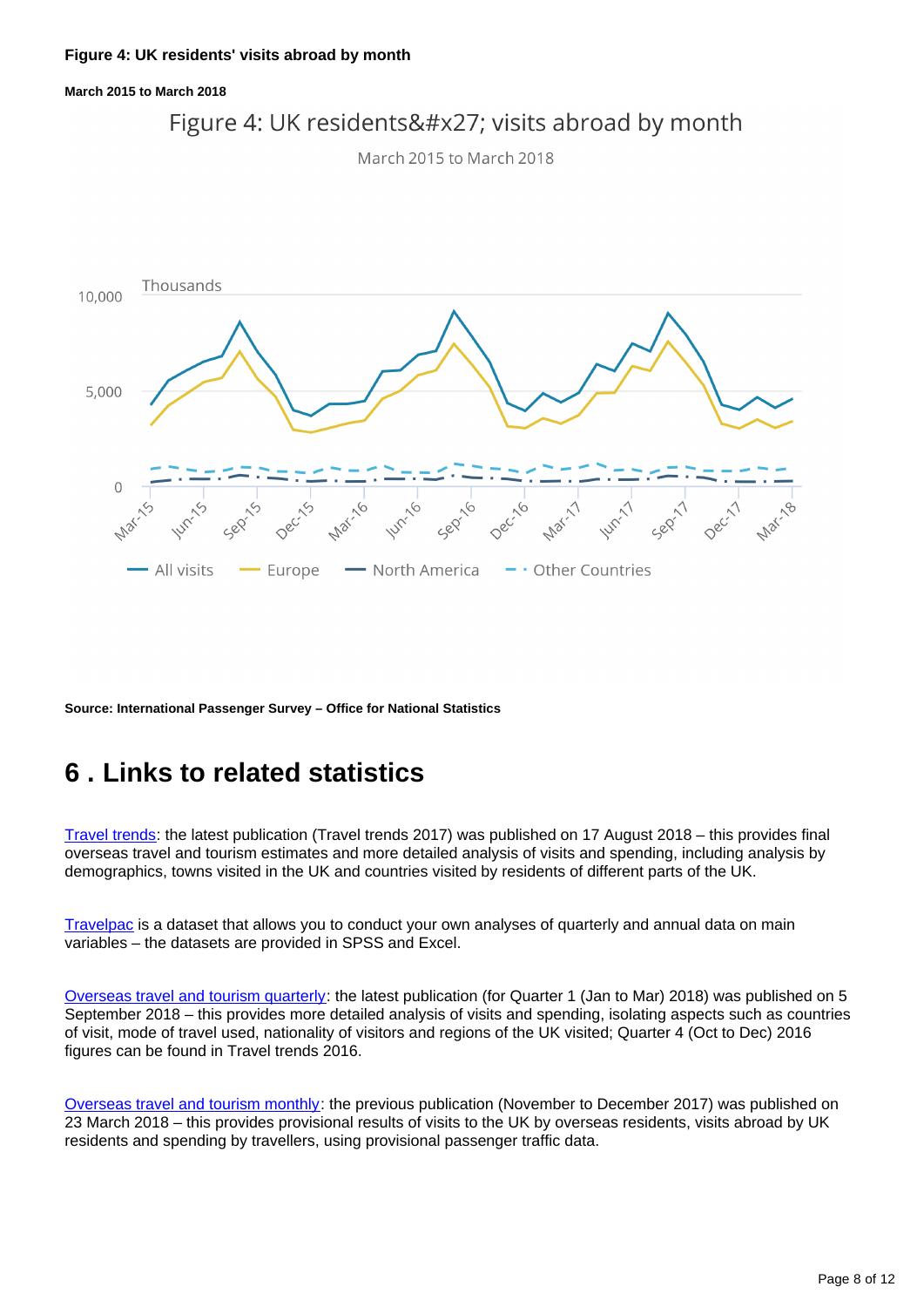# <span id="page-8-0"></span>**7 . Quality and methodology**

The [International Passenger Survey Quality and Methodology Information](https://www.ons.gov.uk/peoplepopulationandcommunity/leisureandtourism/qmis/internationalpassengersurveyipsqmi) report contains important information on:

- the strengths and limitations of the data and how it compares with related data
- uses and users of the data
- how the output was created
- the quality of the output including the accuracy of the data

The International Passenger Survey methodological information outlines definitions and sample methodology.

### **Accuracy of IPS estimates**

Figures for the most recent months are provisional and subject to revision in light of more accurate data on passenger figures becoming available at the end of each quarter and additional passenger data obtained at the end of each year.

International Passenger Survey (IPS) monthly estimates are revised in line with the IPS revisions policy. The revisions policy is available in the **[IPS quality and methodology report](http://www.ons.gov.uk/peoplepopulationandcommunity/leisureandtourism/qmis/internationalpassengersurveyipsqmi)**, to assist you in the understanding of the cycle and frequency of data revisions. You are strongly advised to read this policy before using these data for research or policy-related purposes.

Planned revisions usually arise from the receipt of revised passenger traffic data. Unplanned revisions are made to correct errors to existing data, identified later in the quarterly and annual processing cycle. Those of significant magnitude will be highlighted and explained.

Revisions to published monthly IPS estimates can be expected at the following times in the normal overseas travel and tourism publication schedule:

- monthly estimates for the current reference year will usually be revised and statistically benchmarked across the quarter, following the publication of the quarterly estimates which that month falls within
- monthly and quarterly estimates for the current reference year will be revised in the survey year's annual data release (Travel trends)
- monthly estimates for the full calendar year will be statistically benchmarked as part of the annual data processing and the monthly estimates for the year will then be replaced in the monthly release, with the benchmarked estimate following publication of the annual report (Travel trends)

All other revisions will be regarded as unplanned and will be dealt with by non-standard releases. All revisions will be released in compliance with the same principles as other new information. Please refer to [our guide to](http://www.ons.gov.uk/ons/guide-method/revisions/guide-to-statistical-revisions/index.html)  [statistical revisions](http://www.ons.gov.uk/ons/guide-method/revisions/guide-to-statistical-revisions/index.html).

Seasonally adjusted figures are no longer shown in the main figures in the publication, but continue to be presented in the tables.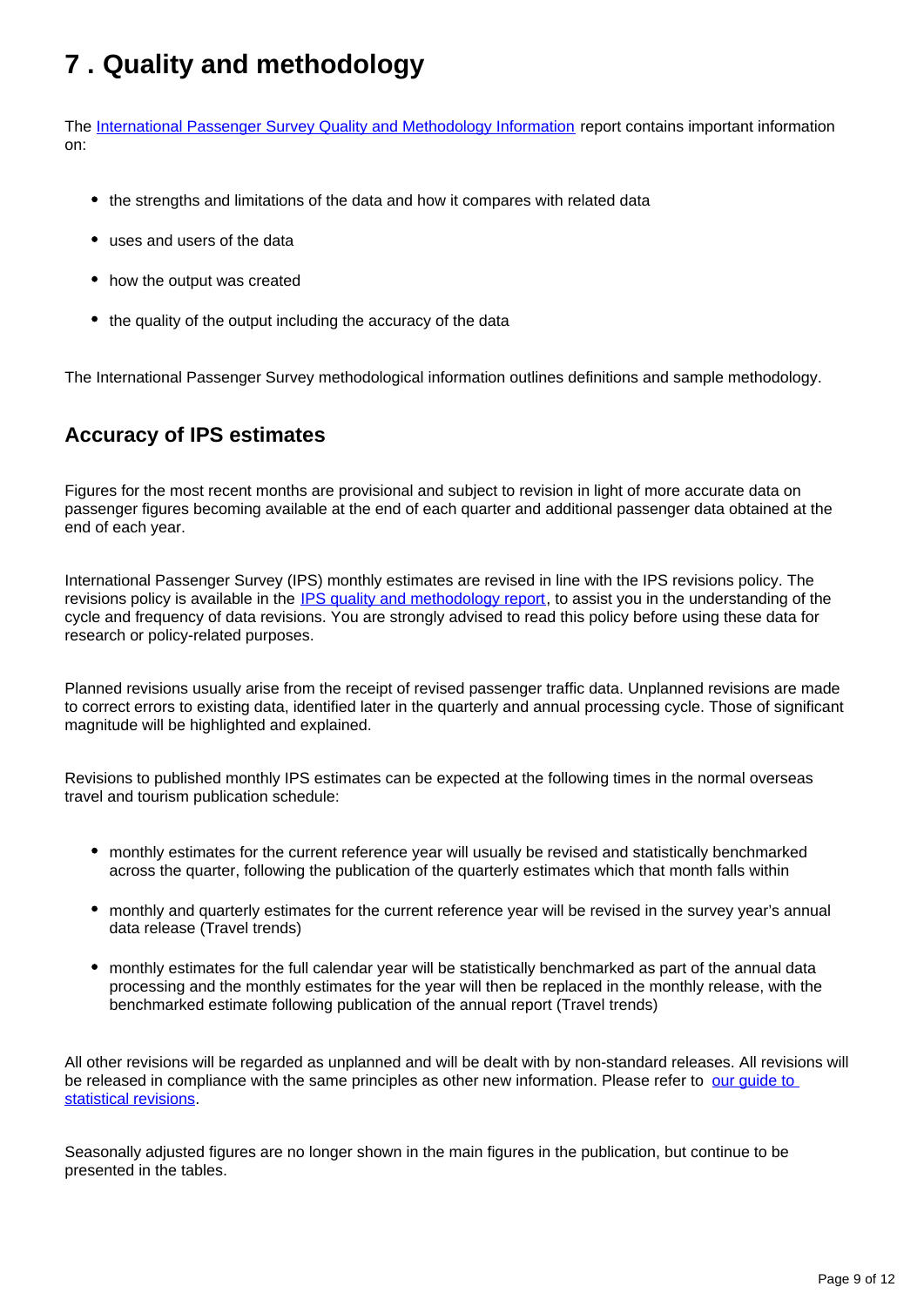The estimates produced from the IPS are subject to sampling errors that occur because not every traveller to and from the UK is interviewed on the survey. Sampling errors are determined both by the sample design and by the sample size: generally speaking, the larger the sample supporting a particular estimate, the proportionately lower its sampling error. The survey sample size is approximately 20,000 per month. However, as the intensity of the sampling varies at each port, figures of a similar magnitude will not necessarily have the same percentage sampling error.

Accuracy of the estimates is expressed in terms of confidence intervals. The confidence interval is a range within which the true value of a proportion lies with known probability. For example, the 95% confidence interval represents the range into which there are 19 chances out of 20 that the true figure would fall had all passengers been sampled. This is obtained as plus or minus 1.96 multiplied by the standard error.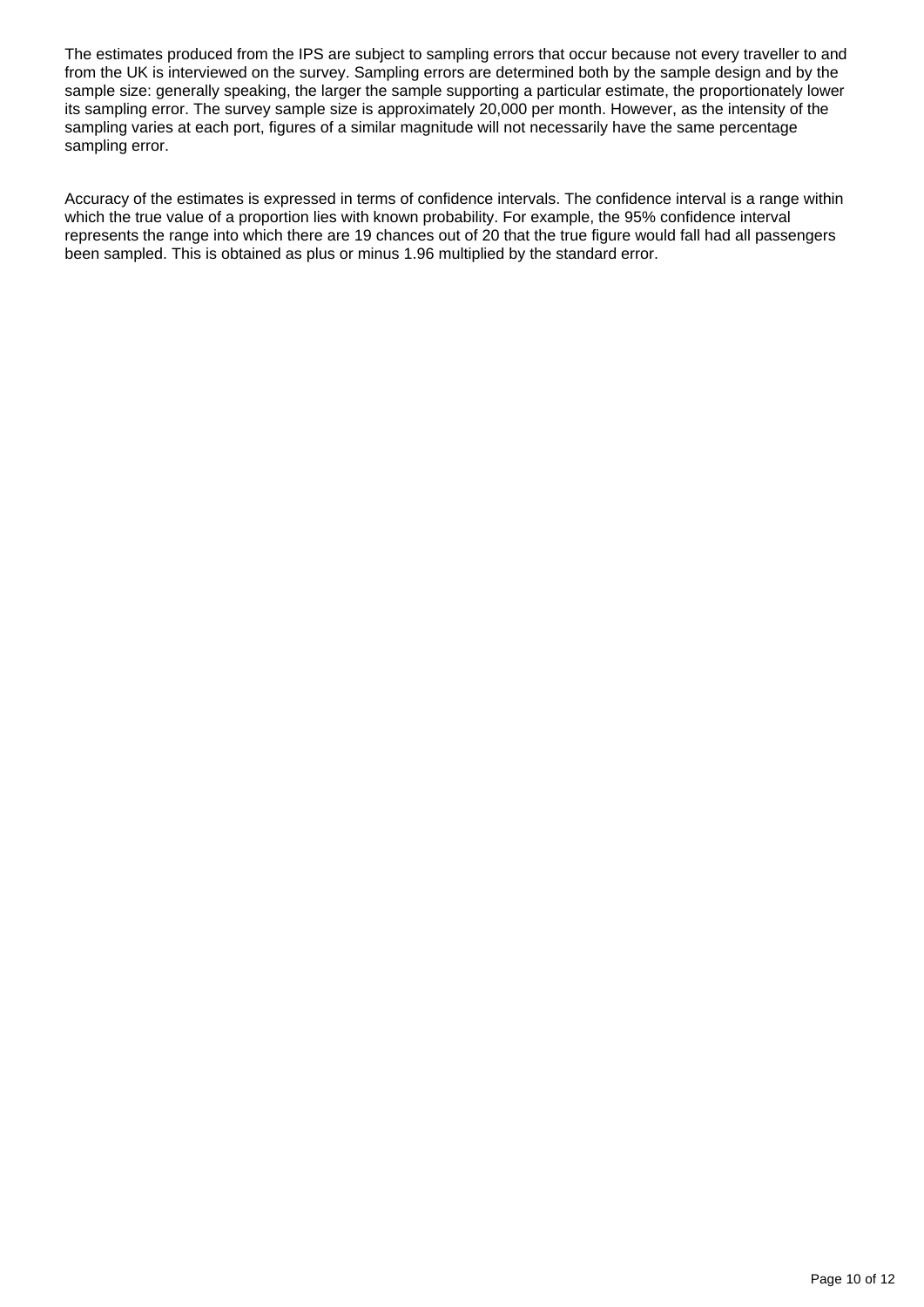| Confidence intervals relating to travel and tourism estimates, January 2018 |                 |                                                                                       |  |  |
|-----------------------------------------------------------------------------|-----------------|---------------------------------------------------------------------------------------|--|--|
| January 2018 monthly estimates                                              | <b>Estimate</b> | Relative 95% Confidence Interval (+/- % of the<br>estimate)                           |  |  |
| Visits to UK by overseas residents<br>(thousands)                           | 2,493           | 8.6%                                                                                  |  |  |
| Earnings from visits to UK (£ million)                                      | 1,464           | 9.5%                                                                                  |  |  |
| Visits abroad by UK residents<br>(thousands)                                | 4,649           | 6.6%                                                                                  |  |  |
| Expenditure on visits abroad (£ million)                                    | 2,725           | 11.4%                                                                                 |  |  |
|                                                                             |                 | Confidence Intervals relating to Overseas Travel and Tourism estimates, February 2018 |  |  |
| February 2018 monthly estimates                                             | <b>Estimate</b> | Relative 95% Confidence Interval (+/- % of the<br>estimate)                           |  |  |
| Visits to UK by overseas residents<br>(thousands)                           | 2,365           | 10.3%                                                                                 |  |  |
| Earnings from visits to UK (£ million)                                      | 1,208           | 13.0%                                                                                 |  |  |
| Visits abroad by UK residents<br>(thousands)                                | 4,093           | 7.8%                                                                                  |  |  |
| Expenditure on visits abroad (£ million)                                    | 2,642           | 9.0%                                                                                  |  |  |
|                                                                             |                 | Confidence Intervals relating to Overseas Travel and Tourism estimates, March 2018    |  |  |
| March 2018 monthly estimates                                                | <b>Estimate</b> | Relative 95% Confidence Interval (+/- % of the<br>estimate)                           |  |  |
| Visits to UK by overseas residents<br>(thousands)                           | 2,978           | 14.2%                                                                                 |  |  |
| Earnings from visits to UK (£ million)                                      | 1,778           | 18.6%                                                                                 |  |  |
| Visits abroad by UK residents                                               | 4,576           | 9.5%                                                                                  |  |  |

Source: International Passenger Survey - Office for National Statistics

(thousands)

Confidence intervals for [quarterly](http://www.ons.gov.uk/peoplepopulationandcommunity/leisureandtourism/articles/overseastravelandtourismprovisionalresults/previousReleases) and [annual](http://www.ons.gov.uk/peoplepopulationandcommunity/leisureandtourism/articles/traveltrends/previousReleases) estimates are provided in our relevant overseas travel and tourism publications.

Expenditure on visits abroad (£ million) 3,219 16.6%

One indication of the reliability of the main indicators in this release can be obtained by monitoring the size of revisions. Table 4 records the size and pattern of revisions to the quarterly IPS data that have occurred over the last five years to the following main seasonally adjusted estimates: